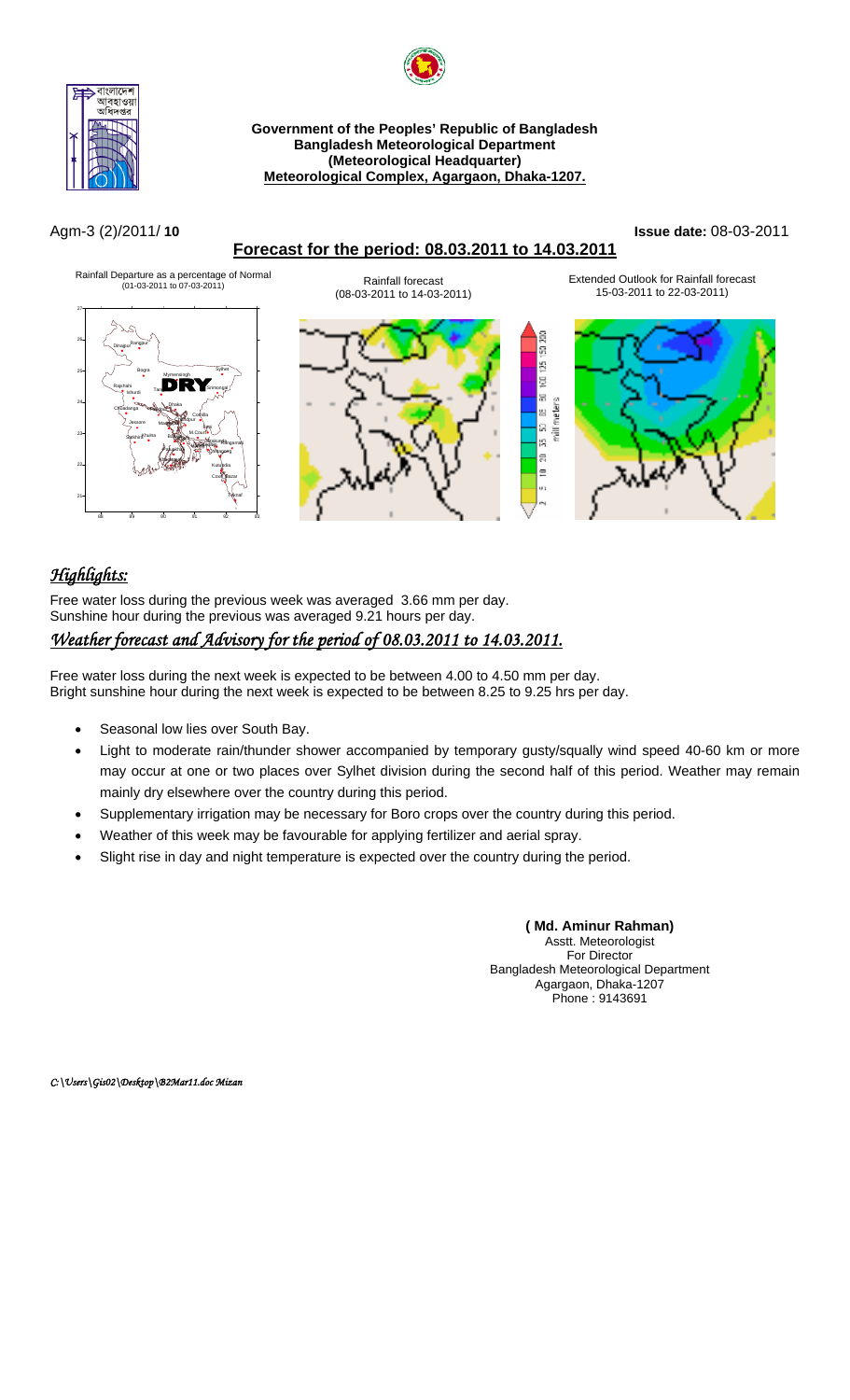# পূর্বাভাস, সময়: **০৮-০৩-২০১১ থেকে ১৪-০৩-২০১১**







Rainfall Departure as a percentage of Normal (01-03-2011 to 07-03-2011) Rainfall forecast Extended Outlook for Rainfall forecast (08-03-2011 to 14-03-2011) 15-03-2011 to 22-03-2011)



### *প্ৰধান বৈশিষ্ট্য সমূহঃ-*

গত সপ্তাহের দৈনিক বাম্পীভবনের গড় ৩.৬৬ মিঃমিঃ ছিল। গত সপ্তাহের দৈনিক সূর্যকিরণ কালের গড় ৯.২১ঘন্টা ছিল।

#### আবহাওয়া পূৰ্বাভাসঃ- ০৮-০৩-২০১১ ইং থেকে ১৪-০৩-২০১১ ইং পৰ্য<sup>ন</sup>ড়।

আগামী সপ্তাহের বাষ্পীভবনের দৈনিক গড় মান ৪.০০ মিঃমিঃ থেকে ৪.৫০ মিঃমিঃ থাকতে পারে। আগামী সপ্তাহের সূর্যকিরণকালের দৈনিক গড় মান ৮.২৫ ঘন্টা থেকে ৯.২৫ ঘন্টা থাকতে পারে।

- $\bullet$  দক্ষিণ বঙ্গোপসাগরে একটি মৌসুমী লঘুচাপ অবস্থান করছে।
- এ সপ্তাহের দ্বিতীয়ার্ধে সিলেট বিভাগের দু-এক স্থানে ঘন্টায় ৪০-৬০ কিঃমি বা আরও অধিক বেগে অস্থায়ী দমকা / ঝড়ো হাওয়া সহ হালকা থেকে মাঝারী ধরনের বৃষ্টি / বজ্র বৃষ্টির সম্ভাবনা রয়েছে। দেশের অন্যত্র আবহাওয়া প্রধানতঃ শুষ্ক থাকতে পারে।
- এ সময়ে বোরো শস্যের জন্য সম্পূরক সেচের প্রয়োজন হতে পারে।
- এ সপ্তাহের আবহাওয়া সার প্রয়োগ ও উপর থেকে কীটনাশক ছিটানোর উপযোগী থাকতে পারে।
- এ সপ্তাহে সারাদেশে দিন ও রাতের তাপমাত্রা সামান্য বৃদ্ধি পেতে পারে।

(মোঃ আমিনুর রহমান) সহকারী আবহাওয়াবিদ পরিচালকের পক্ষে বাংলাদেশ আবহাওয়া অধিদপ্তর, ঢাকা-১২০৭। কোন-৯১৪৩৬৯১

*C:\Users\Gis02\Desktop\B2Mar11.doc Mizan*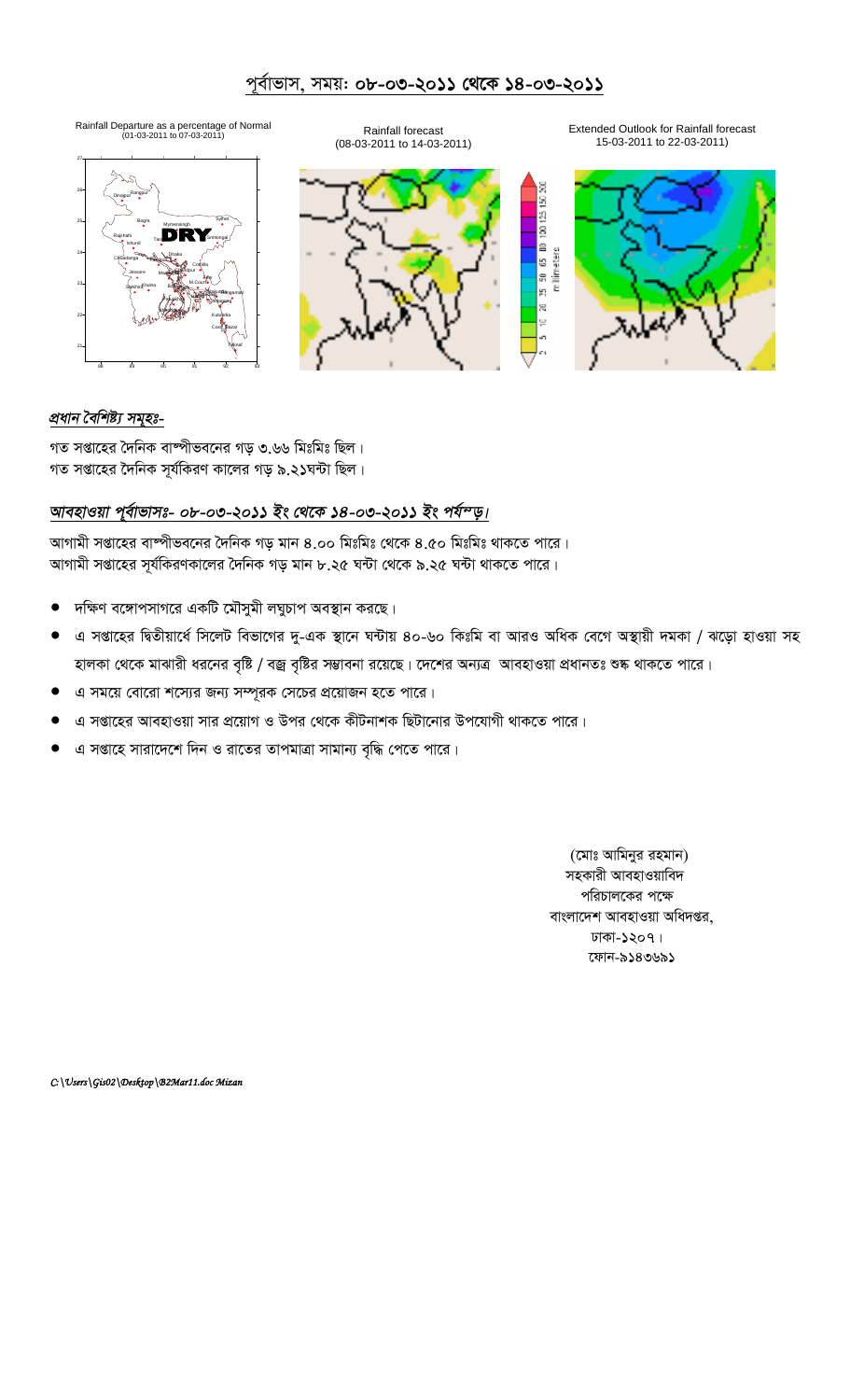#### *Short Weather Description, Period: 01.02.2011 to 07.02.2011*

Weather was mainly dry over the country during the period.

Highest maximum temperature was recorded in Dhaka Division 29.5-35.2°C Chittagong Division 28.8-34.9°C, Sylhet Division 23.5-33.7°C, Rajshahi<br>Division 29.8-35.0°C, Rangpur Division 28.5-31.0°C Khulna Division 29.2-35.6°C a

Extreme maximum temperature was recorded at Madaripur in Dhaka Division 35.2°C, at Sitakunda in Chittagong Division 34.9°C, at Sylhet in Sylhet Division 33.7°C, at Rajshahi in Rajshahi Division 35.0°C, at Dinajpur in Rangpur Division 31.0°C,at Jessore in Khulna 35.6°C and at Patuakhali in Barisal Division  $35.5\text{ °C}$ 

Lowest minimum temperature was recorded in Dhaka Division 11.6-21.8<sup>0</sup>C, Chittagong Division 13.0-21.3<sup>0</sup>C, Sylhet Division 9.4-19.2<sup>0</sup>C, Rajshahi<br>Division 9.8-18.8 <sup>0</sup>C, Rangpur Divison 12.3-18.6<sup>0</sup>C, Khulna Division 9.5-

Extreme minimum temperature was recorded at Tangail in Dhaka Division 11.6°C, at Sandwip in Chittagong Division 13.0°C, at Srimongal in Sylhet<br>Division 9.4°C, at Rajshahi in Rajshahi Division 9.8°C, at Dinajpur in Rangpur

*Rainfall analysis and average temperature: -*

| Name of<br>the<br><b>Divisions</b> | Name of the<br><b>Stations</b> | <b>Total</b><br>Rainfall<br>in $(mm)$ | <b>Normal</b><br>Rainfall<br>in (mm) | <b>Deviation</b><br>in % | Rainy<br>days | <b>Total Average</b><br>Max<br><b>Humidity Humidity</b><br>in % | Average<br>Min<br>in % | Average<br>Max.<br>temp in<br>°C | Average<br><b>Normal</b><br>Max.<br>temp in<br>°C | Averag<br>e Min.<br>temp in<br>°C | Average<br><b>Normal</b><br>Min.<br>temp in<br>°C |
|------------------------------------|--------------------------------|---------------------------------------|--------------------------------------|--------------------------|---------------|-----------------------------------------------------------------|------------------------|----------------------------------|---------------------------------------------------|-----------------------------------|---------------------------------------------------|
| <b>Dhaka</b>                       | Dhaka                          | 0                                     | 5                                    | $-100$                   | 0             | 75                                                              | 23                     | 31.7                             | 30.6                                              | 18.9                              | 18.6                                              |
|                                    | Mymensingh                     | 0                                     | 4                                    | $-100$                   | 0             | 96                                                              | 29                     | 30.4                             | 29.3                                              | 16.6                              | 17.1                                              |
|                                    | Faridpur                       | 0                                     | 4                                    | $-100$                   | 0             | 94                                                              | 19                     | 32.5                             | 30.5                                              | 16.3                              | 17.5                                              |
|                                    | Madaripur                      | 0                                     | 9                                    | $***$                    | 0             | $\star\star$                                                    | $\star\star$           | $\star\star$                     | 30.9                                              | $\star\star$                      | 18.2                                              |
|                                    | Tangail                        | 0                                     | 5                                    | $-100$                   | 0             | 95                                                              | 27                     | 31.4                             | 30.0                                              | 16.1                              | 16.9                                              |
| Chittagong                         | Chittagong                     | 0                                     | 0                                    | $***$                    | 0             | 92                                                              | 18                     | 33.5                             | 29.8                                              | 19                                | 18.3                                              |
|                                    | Sitakunda                      | 0                                     | 5                                    | $***$                    | 0             | $\star\star$                                                    | $\star\star$           | $\star\star$                     | 30.4                                              | $\star\star$                      | 17.6                                              |
|                                    | Rangamati                      | 0                                     | 8                                    | $-100$                   | 0             | $\star\star$                                                    | $\star\star$           | $\star\star$                     | 31.0                                              | $\star\star$                      | 17.7                                              |
|                                    | Cox'sBazar                     | 0                                     | 4                                    | $-100$                   | 0             | 96                                                              | 21                     | 31.2                             | 30.7                                              | 16.7                              | 19.3                                              |
|                                    | <b>Teknaf</b>                  | 0                                     | 0                                    | $***$                    | 0             | $\star\star$                                                    | $\star\star$           | $\star\star$                     | 30.4                                              | $\star\star$                      | 19.1                                              |
|                                    | Hatiya                         | 0                                     | 10                                   | $-100$                   | 0             | $\star\star$                                                    | $\star\star$           | $^{\star\star}$                  | 29.6                                              | $\star\star$                      | 19.3                                              |
|                                    | <b>Sandwip</b>                 | 0                                     |                                      | $-100$                   | 0             | 94                                                              | 30                     | 32.8                             | 29.1                                              | 17.0                              | 19.6                                              |
|                                    | Kutubdia                       | 0                                     | 6                                    | $-100$                   | 0             | 91                                                              | 38                     | 29.8                             | 29.0                                              | 19.0                              | 19.5                                              |
|                                    | Feni                           | 0                                     | 7                                    | $-100$                   | 0             | $\star\star$                                                    | $\star\star$           | $\star\star$                     | 30.2                                              | $\star\star$                      | 18.3                                              |
|                                    | <b>MCourt</b>                  | 0                                     | 9                                    | $-100$                   | 0             | 96                                                              | 26                     | 31.8                             | 30.3                                              | 17.5                              | 18.5                                              |
|                                    | Chandpur                       | 0                                     | 3                                    | $-100$                   | 0             | 95                                                              | 62                     | 32.7                             | 30.2                                              | 17.6                              | 18.5                                              |
|                                    | Comilla                        | 0                                     | 5                                    | $-100$                   | 0             | 96                                                              | 35                     | 31.2                             | 29.5                                              | 16.9                              | 17.9                                              |
| <b>Sylhet</b>                      | Sylhet                         | 0                                     | 12                                   | $-100$                   | 0             | 89                                                              | 28                     | 32.7                             | 29.5                                              | 17.1                              | 16.9                                              |
|                                    | Srimongal                      | 0                                     | 7                                    | $-100$                   | 0             | 95                                                              | 23                     | 31.7                             | 30.2                                              | 17.0                              | 15.6                                              |
| Rajshahi                           | Rajshahi                       | 0                                     | 4                                    | $-100$                   | 0             | $\star\star$                                                    | $\star\star$           | $\star\star$                     | 30.9                                              | $\star\star$                      | 15.7                                              |
|                                    | Bogra                          | 0                                     | 8                                    | $-100$                   | 0             | 96                                                              | 21                     | 31.2                             | 29.7                                              | 16.7                              | 16.8                                              |
|                                    | <b>Ishurdi</b>                 | 0                                     | 4                                    | $-100$                   | 0             | $\star\star$                                                    | $\star\star$           | $\star\star$                     | 30.6                                              | $\star\star$                      | 15.8                                              |
| Rangpur                            | Rangpur                        | 0                                     | 3                                    | $-100$                   | 0             | 91                                                              | 33                     | 29.7                             | 28.3                                              | 18.5                              | 15.0                                              |
|                                    | Dinajpur                       | 0                                     | $\overline{2}$                       | $-100$                   | 0             | 94                                                              | 27                     | 30.0                             | 28.9                                              | 15.8                              | 15.1                                              |
| Khulna                             | Khulna                         | 0                                     | 5                                    | $-100$                   | 0             | 98                                                              | 27                     | 32.6                             | 31.2                                              | 17.2                              | 18.3                                              |
|                                    | Jessore                        | $\overline{0}$                        | $\overline{7}$                       | $-100$                   | $\mathbf 0$   | $\star\star$                                                    | $\star\star$           | $\star\star$                     | 31.5                                              | **                                | 17.4                                              |
|                                    | Chuadanga                      | 0                                     | 4                                    | $-100$                   | 0             | 96                                                              | 19                     | 32.6                             | 31.2                                              | 14.2                              | 16.5                                              |
|                                    | Satkhira                       | 0                                     | 7                                    | $-100$                   | $\mathbf 0$   | 96                                                              | 20                     | 32.2                             | 31.2                                              | 16.3                              | 18.5                                              |
| <b>Barisal</b>                     | Barisal                        | 0                                     | 4                                    | $-100$                   | $\mathbf 0$   | $\star\star$                                                    | $\star\star$           | $\star\star$                     | 30.8                                              | $\star\star$                      | 18.1                                              |
|                                    | <b>Bhola</b>                   | 0                                     | 13                                   | $-100$                   | $\mathbf 0$   | $\star\star$                                                    | $\star\star$           | $\star\star$                     | 30.4                                              | $\star\star$                      | 19.1                                              |
|                                    | Patuakhali                     | $\overline{0}$                        | 4                                    | $-100$                   | $\mathbf 0$   | $\star\star$                                                    | $\star\star$           | $\star\star$                     | 30.9                                              | $^{\star\star}$                   | 19.1                                              |
|                                    | Khepupara                      | $\overline{O}$                        | 3                                    | $-100$                   | $\mathbf 0$   | 94                                                              | 30                     | 33.3                             | 30.6                                              | 17.1                              | 19.7                                              |

*C:\U sers\Gis02\Desktop\B2Mar11.doc Mizan*